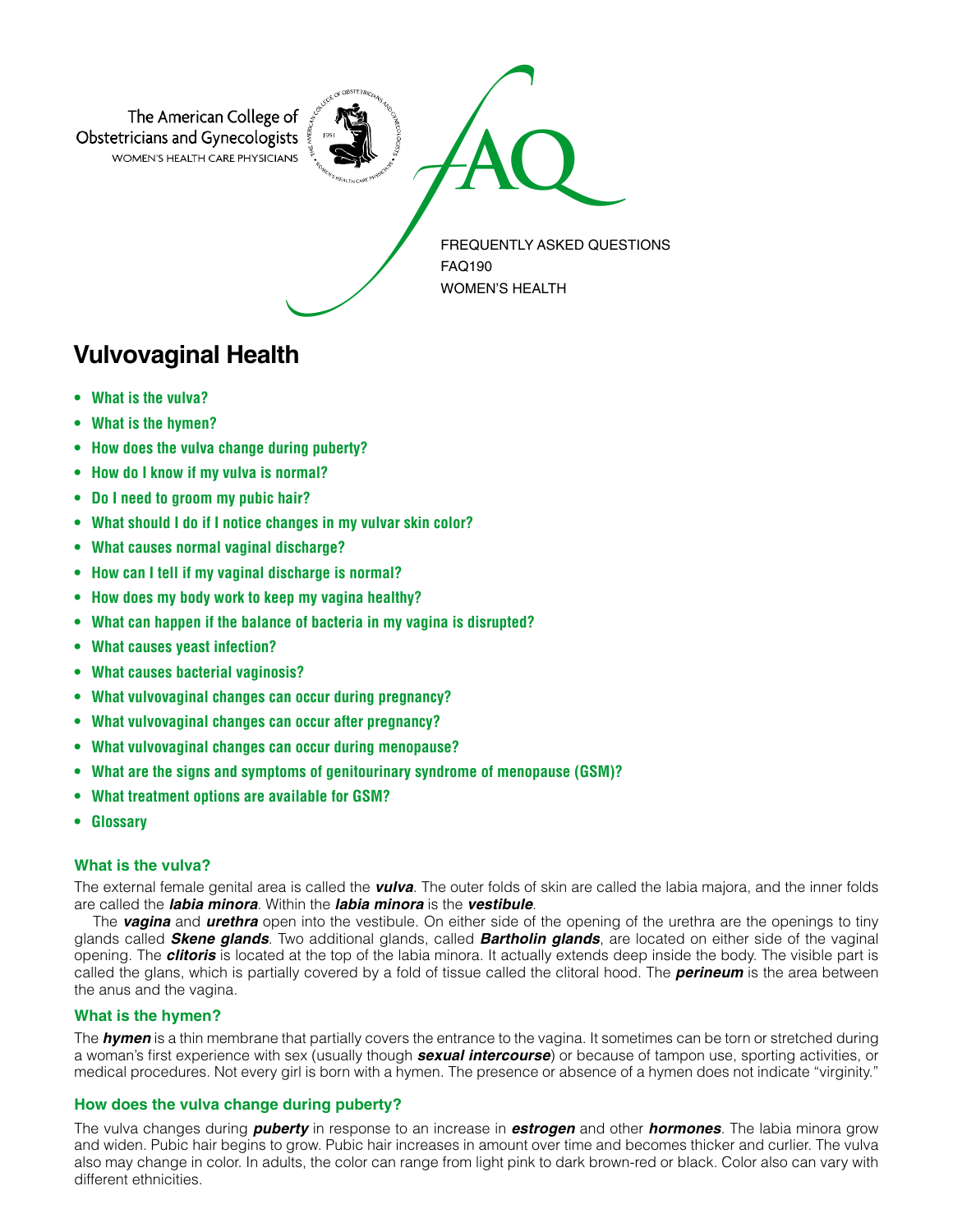#### **How do I know if my vulva is normal?**

There is a wide range of normal genitalia and the appearance varies from woman to woman. The labia majora can range in width from one fourth of an inch to 2 inches. The labia minora often extend past the labia majora, but it also is normal if they do not. Some women have labia that are uneven in size. All of these differences are normal.

## **Do I need to groom my pubic hair?**

Most women have the same general pattern of pubic hair—an upside-down triangle. But there can be differences in the amount and texture of pubic hair among women. Some women choose to remove some or all of their pubic hair, but there is no medical or hygienic reason to do so. Some ways for removing the hair can increase the risk of infection. Injury can occur during shaving or waxing.

#### **What should I do if I notice changes in my vulvar skin color?**

It is a good idea to become familiar with what is usual for your own vulva. If you see changes in the skin color (redness, dark- or light-colored spots), including moles, or if you have any new bumps or painful swelling, itching, or burning that do not go away, contact your gynecologist.

#### **What causes normal vaginal discharge?**

At puberty, the vagina begins to produce discharge. This discharge is normal. It is mostly water and also contains *microorganisms*. The discharge naturally keeps the genital area clean and healthy by removing dead cells from the lining of the vagina. The amount and makeup of normal discharge change throughout the *menstrual cycle*.

#### **How can I tell if my vaginal discharge is normal?**

Normal vaginal discharge is clear to white and does not have a noticeable odor. Signs of abnormal discharge include a change in the color, odor, amount, or consistency from what is usual for you. A certain amount of vaginal odor is normal. If the odor is strong and noticeable, an infection or other problem may be the cause. If you feel that you need to cover up the odor, you may have a medical condition that needs treatment. Sprays, deodorants, and douches are not recommended and may make things worse.

#### **How does my body work to keep my vagina healthy?**

Estrogen helps keep the vaginal lining thick and supple and encourages the growth of *lactobacilli*. These *bacteria* make a substance that keeps the vagina slightly acidic. The acidity protects the vagina from harmful, disease-causing microorganisms. Yeast also may be present in the healthy vagina. The natural acidity of the vagina helps keep yeast and other microorganisms from growing out of control.

#### **What can happen if the balance of bacteria in my vagina is disrupted?**

Vaginal infections can occur if anything disrupts the natural balance of the bacteria that normally are present in your vagina. Two common infections are *yeast infection* and *bacterial vaginosis*.

#### **What causes yeast infection?**

A yeast infection is caused by an overgrowth of yeast in the vagina. This can result from lubricants, spermicides, taking *antibiotics* (which destroy the "good" bacteria in the vagina), or pregnancy. The most common symptoms are itching and burning of the vulva. Yeast infections can be treated either by placing antiyeast medication into the vagina or by taking a pill.

#### **What causes bacterial vaginosis?**

Bacterial vaginosis is caused by an overgrowth of the bacteria that normally live in the vagina. The main symptom is increased discharge with a strong odor often described as "fishy." This infection is treated with antibiotics, either taken by mouth or inserted into the vagina.

#### **What vulvovaginal changes can occur during pregnancy?**

During pregnancy, the levels of the hormones estrogen and *progesterone* increase. As more estrogen and more blood flows to the vaginal area, your vulva may become swollen. The color of your vulvar skin and the opening of your vagina may darken. You may have more normal vaginal discharge. Hormonal changes also may cause changes in the balance of yeast and bacteria in the vagina. Vaginal infections are more common during pregnancy.

Some women may develop *varicose veins* in the vagina, vulva, and anus (these usually are called *hemorrhoids*) during pregnancy. They may be uncomfortable, but they usually go away after pregnancy.

### **What vulvovaginal changes can occur after pregnancy?**

During childbirth, the skin of the perineum stretches to accommodate the baby's head. Sometimes, the skin and tissues of the perineum tear. Minor tears may heal on their own without stitches, but some tears need surgical repair. Another problem after childbirth is vaginal dryness, especially if you are breastfeeding. Vaginal dryness can be caused by changes in hormone levels. Lubricants and local estrogen therapy can be used to help with this problem.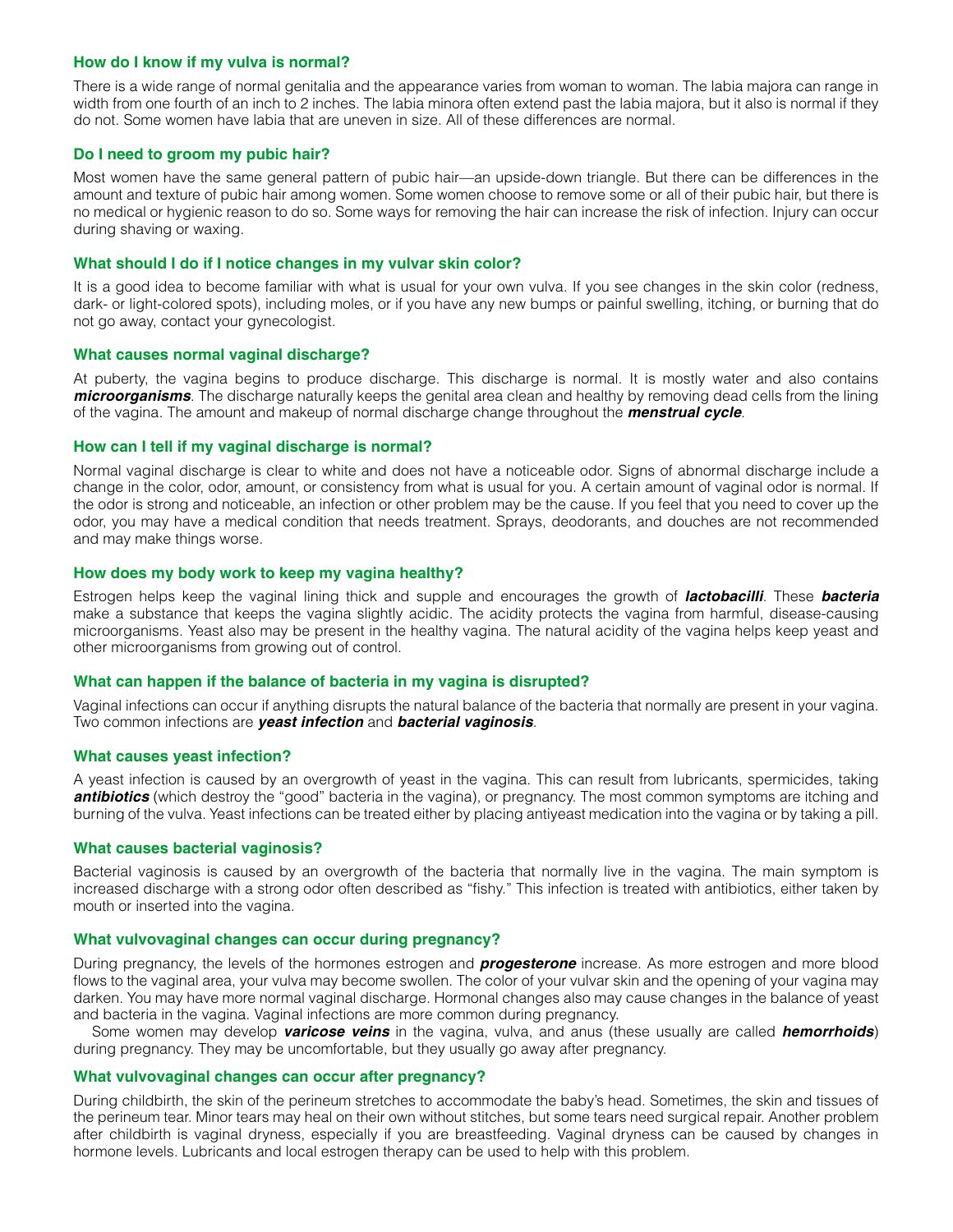# **What vulvovaginal changes can occur during menopause?**

Decreasing estrogen levels can affect your vagina and urinary tract during *menopause*. Over time, your vaginal lining can get thinner, dryer, and less elastic. The decrease in estrogen also may thin the lining of your urinary tract. As a result of these changes, many women have symptoms that are known as *genitourinary syndrome of menopause (GSM)*.

# **What are the signs and symptoms of genitourinary syndrome of menopause (GSM)?**

Signs and symptoms of GSM include the following:

- Vaginal burning and itching
- Decreased lubrication during sex, leading to painful intercourse
- Bleeding after sex
- More frequent vaginal and urinary tract infections
- Frequent urination

All of these changes can affect a woman's enjoyment of sex and the way she feels about herself. It is estimated that between 10% and 40% of menopausal women have at least one of these signs and symptoms.

# **What treatment options are available for GSM?**

Many treatment options are available to address the signs and symptoms of GSM. Some are available over the counter without a prescription. Others need to be prescribed by your gynecologist or other health care professional. Treatment options include the following:

- Vaginal moisturizers and lubricants—Moisturizers and lubricants can help relieve vaginal dryness and painful sexual intercourse. You can buy moisturizers and lubricants over the counter.
- Local estrogen therapy—With low-dose vaginal estrogen therapy (vaginal creams, vaginal rings, and vaginal tablets), a small dose of estrogen is released directly into the vaginal tissue. The estrogen helps restore the natural thickness and elasticity to the vaginal lining and also relieves dryness and irritation.
- Systemic estrogen therapy—With this type of estrogen therapy (pills, skin patches, or gels or sprays applied to the skin), estrogen is released into the bloodstream and travels to the organs and tissues where it is needed. Women who still have a uterus also need to take *progestin* when taking estrogen therapy. Progestin helps reduce the risk of cancer of the lining of the *uterus* that occurs when estrogen is used alone.
- Selective estrogen receptor modulators (SERMs)—These medications stimulate certain tissues that respond to estrogen while not stimulating other tissues that respond to estrogen. Although SERMs are not estrogen, some may have risks similar to those of estrogen.

# **Glossary**

**Antibiotics:** Drugs that treat certain types of infections.

*Bacteria:* One-celled organisms.

**Bacterial Vaginosis:** A type of vaginal infection caused by the overgrowth of a number of organisms that are normally found in the vagina.

**Bartholin Glands:** Two glands located on either side of the vaginal opening that produce a fluid during sexual activity.

**Clitoris:** An organ that is located near the opening of the vagina and is a source of female sexual excitement.

**Estrogen:** A female hormone produced in the ovaries.

*Genitourinary Syndrome of Menopause (GSM):* Signs and symptoms that include vaginal dryness, thinning of the lining of the vagina and urethra, and painful sexual intercourse caused by decreased estrogen levels after menopause.

*Hemorrhoids:* Swollen blood vessels located in or around the anus.

*Hormones:* Substances made in the body by cells or organs that control the function of cells or organs. An example is estrogen, which controls the function of female reproductive organs.

**Hymen:** A membrane at the entrance of the vaginal opening.

**Labia Majora:** The outer folds of tissue of the external female genital area.

**Labia Minora:** The inner folds of tissue of the external female genital area.

*Lactobacilli:* A type of bacteria normally found in large numbers in the vagina. They make lactic acid that helps keep the vagina acidic.

*Menopause:* The time in a woman's life when menstruation stops; defined as the absence of menstrual periods for 1 year.

*Menstrual Cycle:* The monthly process of changes that occur to prepare a woman's body for possible pregnancy. A menstrual cycle is defined from the first day of menstrual bleeding of one cycle to the first day of menstrual bleeding of the next cycle.